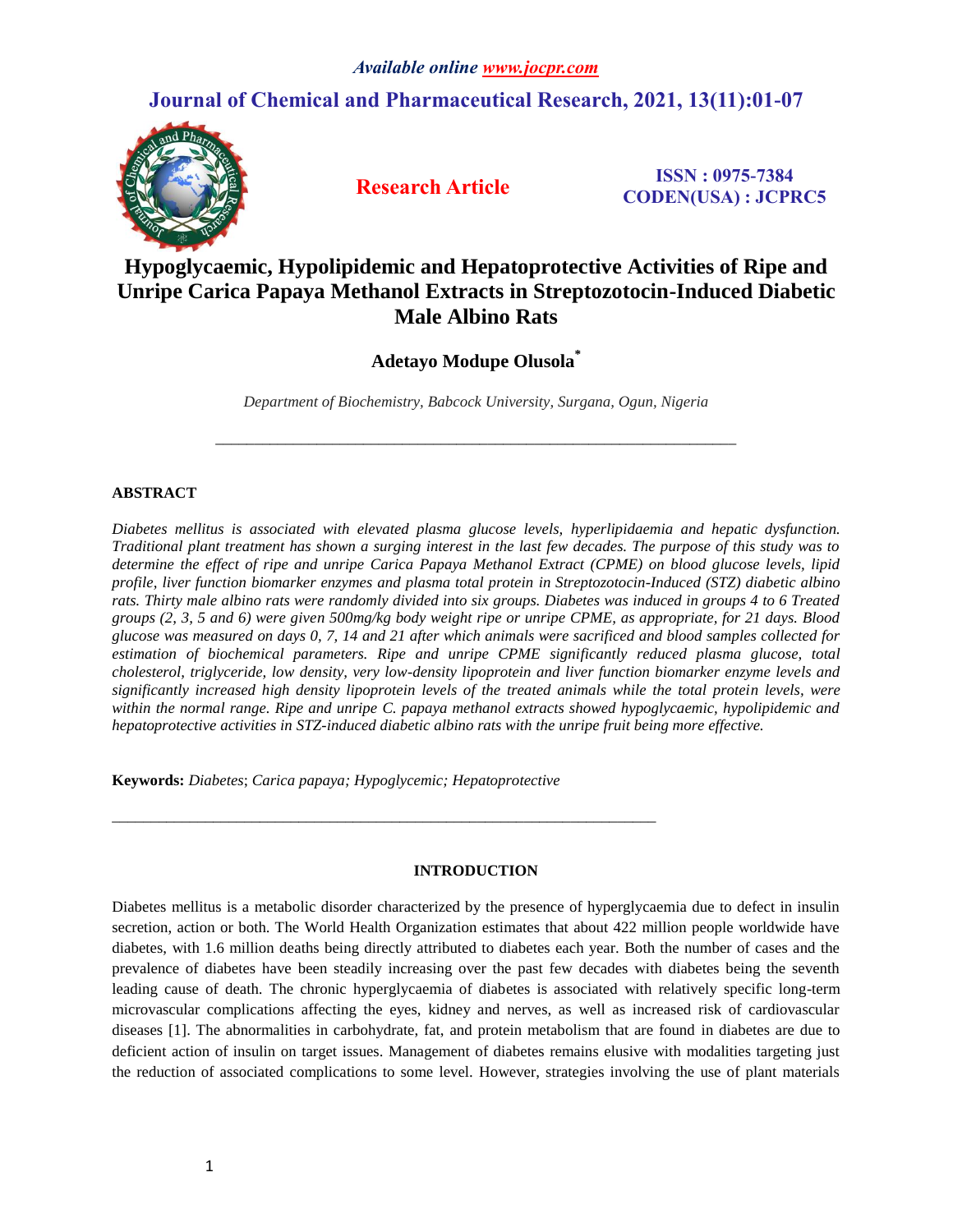have shown a more promising result in not only the reduction of these complications but also the adverse effects of using the traditional drugs in this condition.

 $\mathcal{L}_\mathcal{L} = \mathcal{L}_\mathcal{L}$ 

Carica papaya, commonly known as Pawpaw, is a tropical fruit belonging to the plant family Caricaceae and the genus Carica native to Mexico and Central America, it is the most economically important fruit in the Caricaceae family, and is currently cultivated in tropical areas world-wide with Nigeria being the third largest producer globally, it is cultivated for its large, sweet melon-like fruits. C. papaya is well known for its exceptional nutritional and medicinal properties throughout the world. The whole C. papaya including its leaves, seeds, fruits and juice, is used as a traditional medicine. C. papaya has been considered as a nutraceutical fruit due to its versatile medicinal properties such as anti-fertility, diuretic, anti-hypertensive, hypolipidemic, anti-bacterial, anti-fungal, anti-diabetic, anti-tumour and free radical scavenging activities [2]. Chloroform, aqueous and ethanol extracts of C. papaya leaf have been reported to exhibit hypoglycaemic and hypolipidemic activities. Also, aqueous extract of unripe C. papaya fruit has been shown to possess hypoglycaemic activity. Despite numerous researches on the hypoglycaemic and hypolipidemic activities of C. papaya, there is insufficient information on the effect of ripening on these activities. The present study therefore purposed to examine the hypoglycaemic, hypolipidemic and hepatoprotective activities of ripe and unripe C. papaya fruit methanol extract in streptozotocin-induced diabetic albino rats.

## **LITERATURE REVIEW**

## **Experimental Section**

All chemicals used in the study were of analytical grade and procured from standard chemical dealers. Chemicals and reagents were stored based on the storage instructions indicated for each.

## **Identification of plant Material and Preparation of Extract**

Fresh ripe and unripe C. papaya Linn fruit were collected directly from the C. papaya tree located in a garden around the New Market area of Ilishan-Remo, Ogun State, Nigeria. Thereafter, authentication of the fruit was done at the Forest Herbarium, Ibadan, Oyo State, by Mr Egunjoibi, AJ. and it was given a voucher specimen number of FHI. The fruits were peeled and the seeds inside were removed, the fruit pulps were then washed with distilled water. The fruits were diced and soaked separately in 80% methanol at room temperature, for 24 hours [3]. This was filtered with filter paper the filtrate was collected and concentrated to dryness using a rotary evaporator (RE-1050, Shanghai Yuhua Instrument Equipment CO., China) to obtain the ripe and unripe Carica Papaya Methanol Extract (CPME).

## **Experimental Animals**

Thirty male albino rats aged 4 weeks and weighing between 80-100 g were purchased from the animal facility, University of Ibadan, Ibadan, Oyo State. The animals were housed in clean, well aerated and well illuminated battery cages and were fed commercial rat chow and water ad libitum. The rats were acclimatized for a period of two weeks. The animals thereafter were divided into six groups of five animals each, as follows;

- Group 1: Normal rats with no treatment (normal control)
- Group 2: Normal rats treated with 500mg/kg body weight ripe CPME
- Group 3: Normal rats treated with 500mg/kg body weight unripe CPME
- Group 4: DM-induced rats with no treatment (diabetic control)
- Group 5: DM-induced rats treated with 500mg/kg body weight ripe CPME
- Group 6: DM-induced rats treated with 500mg/kg body weight unripe CPME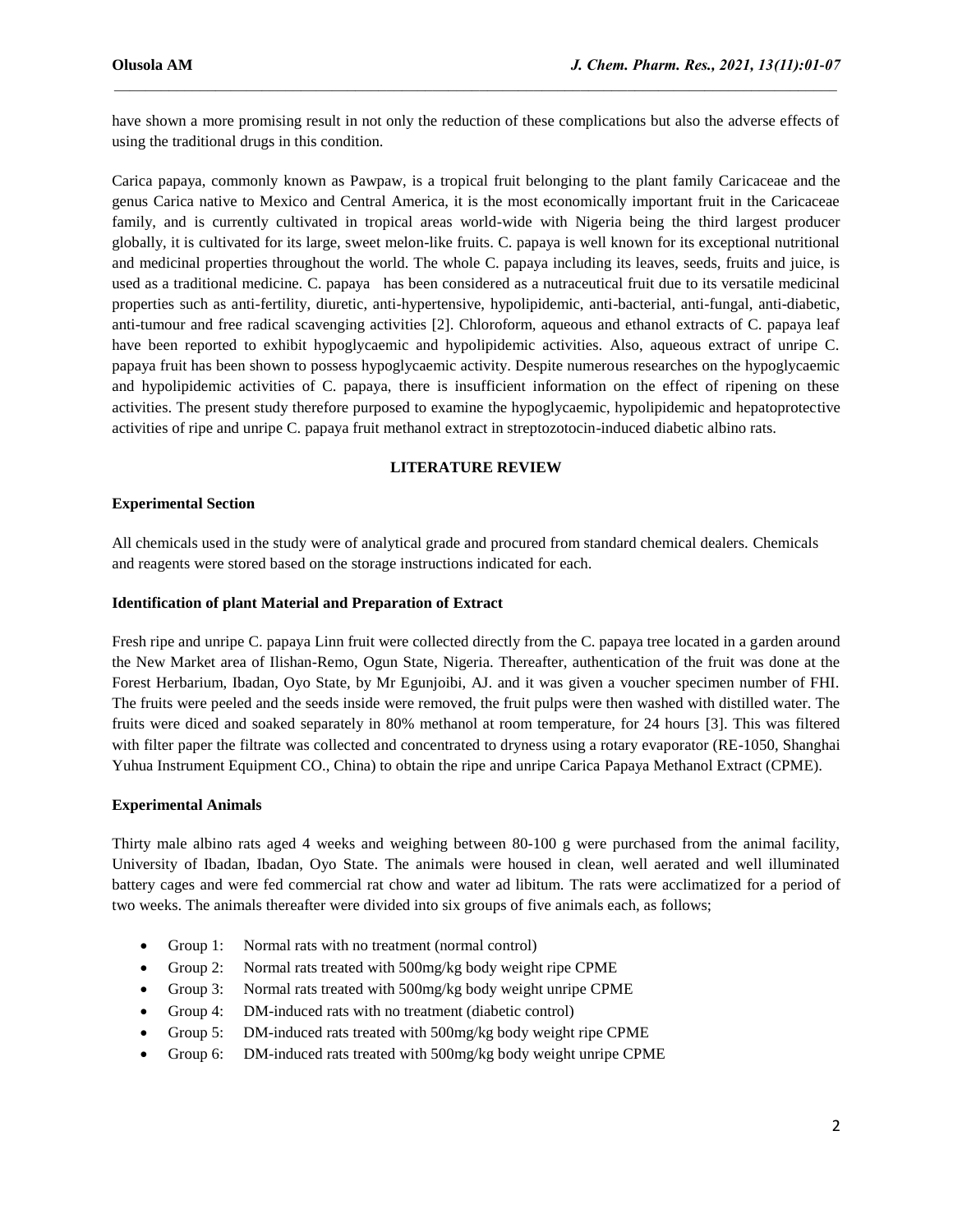#### **Induction of Diabetes**

Diabetes was induced, in groups 4, 5 and 6, by intraperitoneal injection of streptozotocin 65 mg/kg body weight in 0.1 M cold citrate buffer pH 4.5. Animals in the control group received the vehicle alone. Blood was extracted from the tail vein, after 48 hours, for glucose analysis using the Accuchek™ Glucometer, model 35NZ (Roche Diabetes Care, Mannheim, Germany). Rats with fasting blood glucose of 200 mg/dL and above were considered diabetic.

 $\mathcal{L}_\mathcal{L} = \mathcal{L}_\mathcal{L}$ 

#### **Sacrificing of Experimental Animals**

At the end of 21 days treatment, the rats were allowed to fast overnight for 10-12 hours. Blood samples were collected from the experimental animals through ocular puncture into lithium heparin bottles using syringe after which the rats were sacrificed through pelvic dislocation.

#### **Measurement of Blood Glucose Level**

Blood samples were collected from the tip of the tail to determine the fasting blood glucose level which was measured using Accuchek™ Glucometer based on the glucose oxidase method. This was done on days 0, 7, 14 and 21.

#### **Biochemical Parameters**

Plasma total cholesterol, triglyceride, low density lipoprotein, high density lipoprotein, aspartate aminotransferase, alanine amino transferase and total protein were determined by the kit method with the use of Randox Kit. The assay procedures were carried out based on the instructions provided on the kit.

#### **Statistical Analysis**

Data obtained from this study were expressed as Mean ± Standard Error of Mean (SEM). Statistical analysis of the data was carried out by means of one-way analysis of variance. Post-hoc test was done using Duncan Multiple-Range Test (DMRT). Graphs were constructed using GraphPad Prism 6. P<0.05 was considered statistically significant.



**Figure 1: Effect of ripe and unripe** *C. papaya* **methanol extract on blood glucose levels of streptozotocin-induced diabetic albino rats**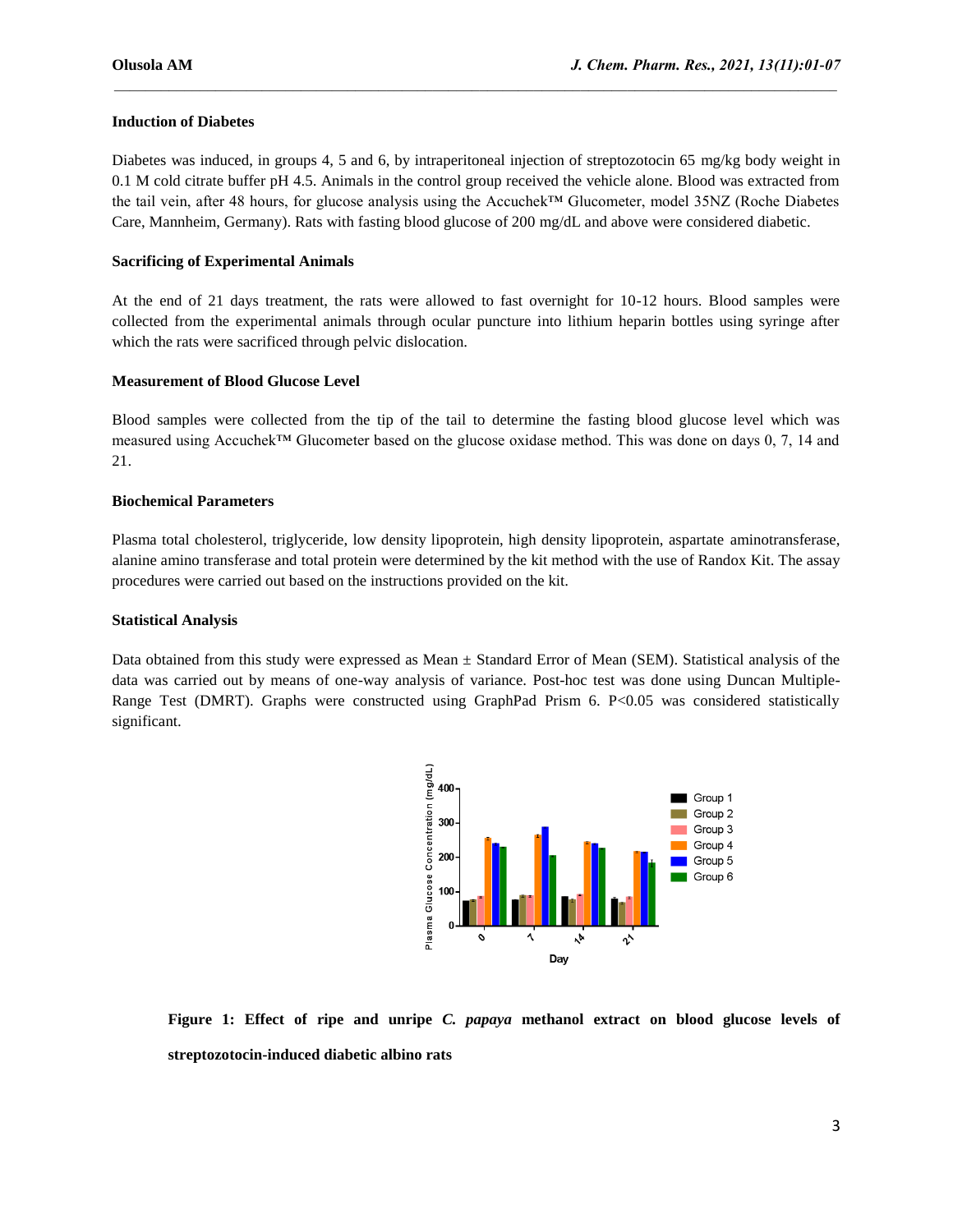#### **Ethical Consideration**

Ethical approval (Number: BUHREC 308/19) was obtained from the Babcock University Research and Ethics Committee prior to commencement of the study.

 $\mathcal{L}_\mathcal{L} = \mathcal{L}_\mathcal{L}$ 

#### **RESULTS AND DISCUSSION**

Effect of ripe and unripe C. papaya methanol extract on blood glucose levels of streptozotocin-induced diabetic albino rats.

The effect of ripe and unripe CPME on changes in blood glucose levels of experimental animals. The ripe and unripe CPME significantly ( $p < 0.05$ ) reduced the blood glucose levels of animals in the treated groups, with the unripe CPME being more effective on days 14 and 21. The non-diabetic treated animals also had lowered blood glucose levels but was not significantly ( $p > 0.05$ ) different from the untreated animals, with values falling within the normoglycemic range. The elevated blood glucose levels of diabetic animals on day 0 showed that they were hyperglycaemic and after treatment with the ripe and unripe CPME, there was a reduction in the blood glucose levels, to the normal range [4]. This show the potential of ripe and unripe CPME in bringing about hypoglycaemic effect however, the unripe CPME was observed to be more effective than the ripe CPME in reducing blood glucose levels of the animals. This is similar to findings from previous studies which reported that aqueous extract of unripe C. papaya fruit helped to reduce blood glucose levels of diabetic rats. Thus, the unripe pulp of Carica papaya may probably contain active substances that possess blood glucose lowering activities.

Group 1: Normal rats with no treatment (normal control); Group 2: Normal rats treated with 500 mg/kg body weight ripe CPME; Group 3: Normal rats treated with 500 mg/kg body weight unripe CPME; Group 4: Type 1 DM-induced rats with no treatment (diabetic control), Group 5: Type 1 DM-induced rats treated with 500 mg/kg body weight ripe CPME; Group 6: Type 1 DM-induced rats treated with 500 mg/kg body weight unripe CPME.

Table 1 shows the effect of ripe and unripe CPME on lipid profile of experimental animals. The ripe and unripe CPME significantly ( $p < 0.05$ ) reduced the plasma total cholesterol, triglyceride, low density lipoprotein, very lowdensity lipoprotein and significantly increased ( $p < 0.05$ ) the high-density lipoprotein levels of animals in the treated groups. Unripe CPME was more effective than the ripe CPME in regulating the lipid profile parameters of the animals within a healthy range [5]. The groups treated with unripe CPME was found to have better lipid profile levels compared to the groups treated with ripe CPME. This suggests that methanol extract of unripe C. papaya has a more effective hypolipidemic action than the methanol extract of ripe C. papaya extract. All lipid profile parameters were within the normal range in the groups treated with unripe CPME. This suggests that unripe C. papaya fruit may be an excellent nutraceutical for prevention of cardiovascular diseases which may result from improper metabolism of fat in diabetic conditions.

This finding is in congruence with that of a previous research on the effect of feeding ripe and unripe papaya fruit pulps on blood lipid profile of normal male adult albino rabbits. It was revealed that both ripe and fruit pulps resulted in consistent lowering of serum cholesterol, low density lipoprotein cholesterol and triglycerides and elevation in phospholipids and high-density lipoprotein cholesterol levels at 1,3 and 6 weeks of fruit pulp feeding. Values are expressed in mean  $\pm$  SEM. Values in the same column having the same superscript alphabets have no statistically significant difference at p < 0.05. Group 1: Normal rats with no treatment (normal control); Group 2: Normal rats treated with 500mg/kg body weight ripe CPME; Group 3: Normal rats treated with 500mg/kg body weight unripe CPME; Group 4: Type 1 DM-induced rats with no treatment (diabetic control), Group 5: Type 1 DMinduced rats treated with 500mg/kg body weight ripe CPME; Group 6: Type 1 DM-induced rats treated with 500mg/kg body weight unripe CPME (Table 2).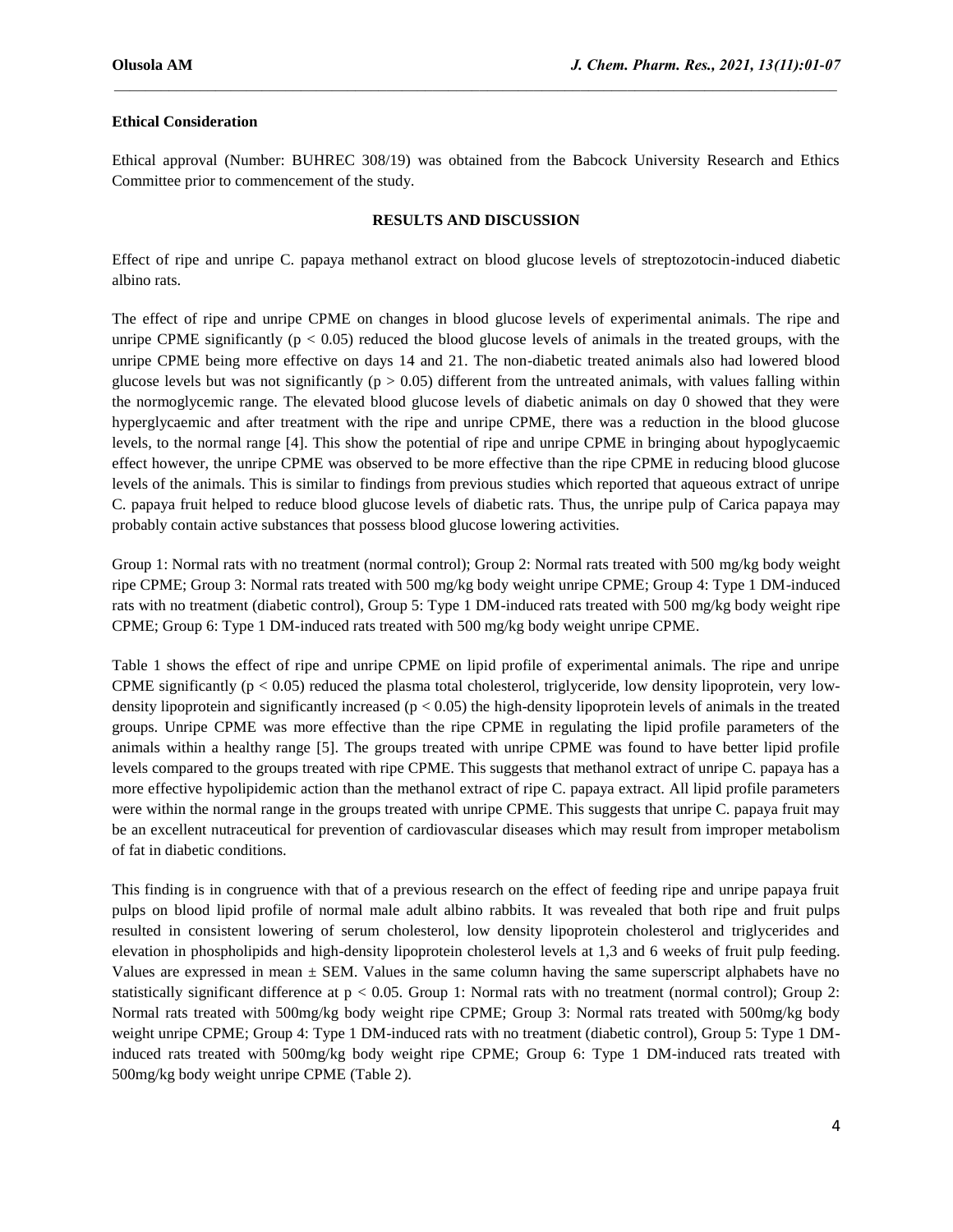| Group | <b>Parameter</b>                  |                                |                             |                          |                               |
|-------|-----------------------------------|--------------------------------|-----------------------------|--------------------------|-------------------------------|
|       | $TC \left( \frac{mg}{dL} \right)$ | $TG \, (mg/dL)$                | $LDL$ (mg/dL)               | $VLDL$ (mg/dL)           | $HDL$ (mg/dL)                 |
|       | $102.22 \pm 3.02^b$               | $108.54 \pm 2.43^b$            | $29.80 \pm 4.49^a$          | $24.17 \pm 3.16^a$       | $57.85 \pm 4.01^e$            |
| 2     | $104.22 \pm 2.32^b$               | $116.70 \pm 1.14^c$            | $25.99 \pm 0.13^{\text{a}}$ | $22.48 \pm 4.34^{\circ}$ | $51.24 \pm 4.56^{\circ}$      |
| 3     | $84.44 \pm 3.10^a$                | $101.63 \pm 2.08^{\text{a}}$   | $32.03 \pm 4.22^{\circ}$    | $20.10 \pm 5.19^{\circ}$ | $58.65 \pm 3.26^e$            |
| 4     | $120.22 \pm 1.6^{\circ}$          | $237.92 \pm 5.62^{\mathrm{f}}$ | $75.97 \pm 0.06^{\circ}$    | $47.37 \pm 2.59^{\circ}$ | $20.04 \pm 5.03^{\circ}$      |
| 5     | $119.78 \pm 2.67$ <sup>d</sup>    | $164.79 \pm 6.19^e$            | $54.71 \pm 3.24^{\circ}$    | $30.80 \pm 2.79^b$       | $39.72 \pm 4.26$ <sup>c</sup> |
| 6     | $113.11 \pm 2.51^{\circ}$         | $135.79 \pm 4.44$ <sup>d</sup> | $44.70 \pm 2.89^b$          | $28.86 \pm 2.28^b$       | $31.44 \pm 8.56^{\mathrm{b}}$ |

 $\mathcal{L}_\mathcal{L} = \mathcal{L}_\mathcal{L}$ 

**Table 1 : Effect of ripe and unripe C. papaya methanol extract on lipid profile of streptozotocininduced diabetic albino rats**

TC – Total cholesterol; TG – Triglyceride; LDL – Low density lipoprotein cholesterol;

VLDL – Very low-density lipoprotein cholesterol; High density lipoprotein cholesterol.

**Table 2: Effect of ripe and unripe C. papaya methanol extract on liver function biomarker enzymes and total protein of streptozotocin-induced diabetic albino rats**

| Group | AST (U/L)                     | $ALT$ (U/L)                   | TP(g/dL)                     |
|-------|-------------------------------|-------------------------------|------------------------------|
| 1     | $31.00 \pm 1.08^{\circ}$      | $32.67 \pm 0.62^{\text{a}}$   | $7.06 \pm 0.02^b$            |
| 2     | $44.67 \pm 5.57^b$            | $51.00 \pm 4.14^b$            | $7.52 \pm 0.32^d$            |
| 3     | $41.33 \pm 5.15^b$            | $45.00 \pm 6.14^b$            | $7.22 \pm 0.19^{\circ}$      |
| 4     | $84.67 \pm 2.39$ <sup>d</sup> | $69.00 \pm 4.55$ <sup>d</sup> | $4.56 \pm 0.04$ <sup>a</sup> |
| 5     | $60.67 \pm 3.79^{\circ}$      | $56.33 \pm 9.57^{\circ}$      | $7.02 \pm 0.23^b$            |
| 6     | $58.33 \pm 1.14^{\circ}$      | $56.00 \pm 8.37^{\circ}$      | $6.85 \pm 0.30^b$            |

Values are expressed in mean  $\pm$  SEM. Values in the same column having the same superscript alphabets have no statistically significant difference at  $p < 0.05$ .

- Group 1: Normal rats with no treatment (normal control)
- Group 2: Normal rats treated with 500 mg/kg body weight ripe CPME;
- Group 3: Normal rats treated with 500 mg/kg body weight unripe CPME;
- Group 4: DM-induced rats with no treatment (diabetic control),
- Group 5: DM-induced rats treated with 500 mg/kg body weight ripe CPME;